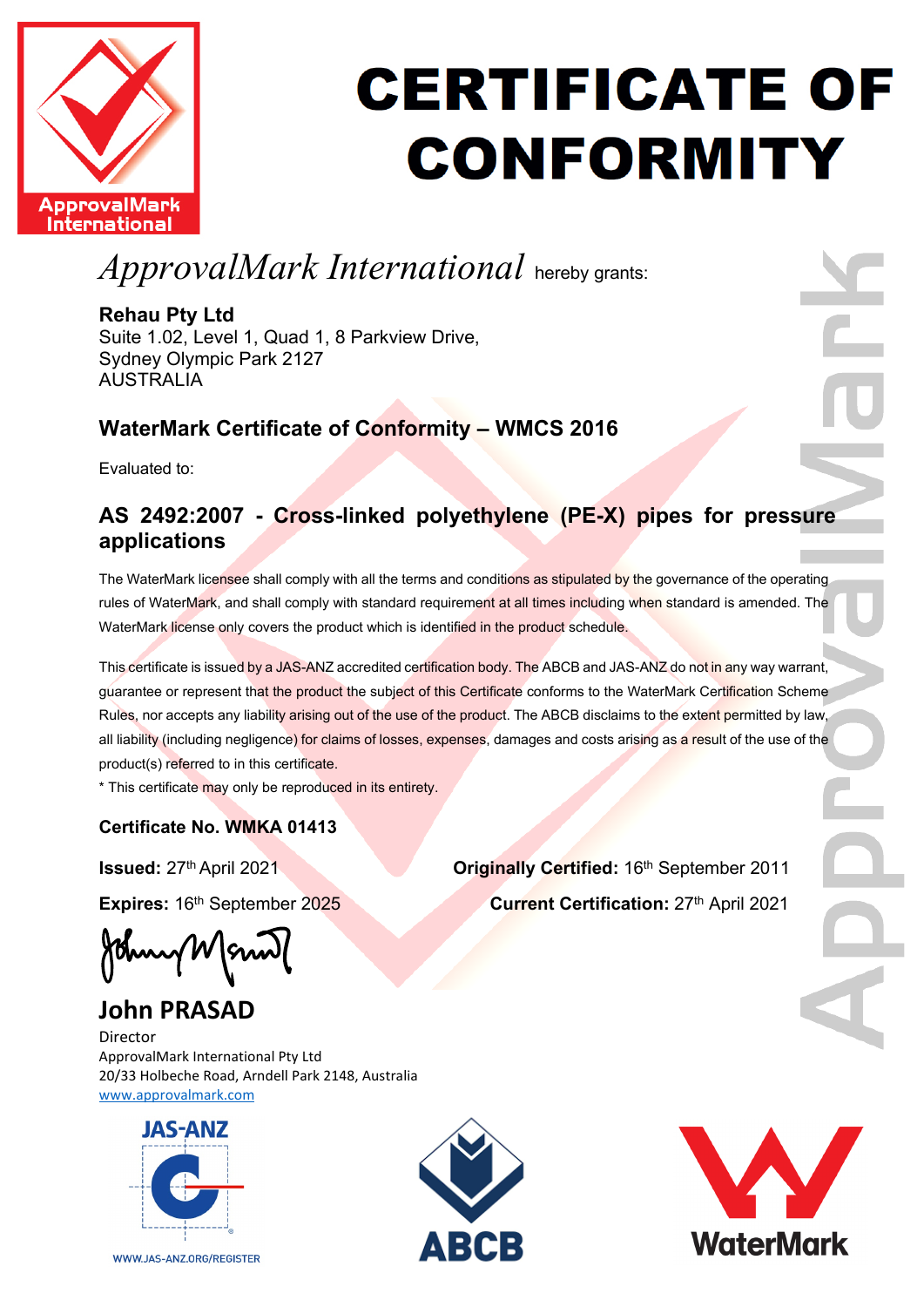

# **Product Schedule**

#### **Rehau Pty Ltd**  Suite 1.02, Level 1, Quad 1, 8 Parkview Drive, Sydney Olympic Park 2127 AUSTRALIA

### **WaterMark Certificate of Conformity – WMCS 2016**

Evaluated to:

### **AS 2492:2007 - Cross-linked polyethylene (PE-X) pipes for pressure applications**

| Model Id | <b>Model Name</b> | <b>Brand Name</b> | <b>Product Description</b>                                 | <b>Endorsement Date</b>  |
|----------|-------------------|-------------------|------------------------------------------------------------|--------------------------|
| 104200   | Green             | <b>RAUTITAN</b>   | Pipe PE-Xa 16x2.2 SDR 7.4 Rainwater                        | 6 <sup>th</sup> May 2016 |
| 104210   | Green             | <b>RAUTITAN</b>   | Pipe PE-Xa 20x2.8 SDR 7.4 Rainwater                        | 6 <sup>th</sup> May 2016 |
| 104220   | Green             | RAUTITAN          | Pipe PE-Xa 25x3.5 SDR 7.4 Rainwater                        | 6 <sup>th</sup> May 2016 |
| 104230   | Green             | RAUTITAN          | Pipe PE-Xa 32x4.4 SDR 7.4 Rainwater                        | 6 <sup>th</sup> May 2016 |
| 104240   | Green             | RAUTITAN          | Pipe PE-Xa 40x5.5 SDR 7.4 Rainwater                        | 6 <sup>th</sup> May 2016 |
| 104250   | Green             | RAUTITAN          | Pipe PE-Xa 50x6.9 SDR 7.4 Rainwater                        | $6th$ May 2016           |
| 104360   | Green             | RAUTITAN          | Pipe PE-Xa 63x8.7 SDR 7.4 Rainwater                        | 6 <sup>th</sup> May 2016 |
| 122200   | Lilac             | <b>RAUTITAN</b>   | Pipe PE-Xa 16x2.2 SDR 7.4 Recycled Water                   | 6 <sup>th</sup> May 2016 |
| 122210   | Lilac             | <b>RAUTITAN</b>   | Pipe PE-Xa 20x2.8 SDR 7.4 Recycled Water                   | 6 <sup>th</sup> May 2016 |
| 122220   | Lilac             | <b>RAUTITAN</b>   | Pipe PE-Xa 25x3.5 SDR 7.4 Recycled Water                   | 6 <sup>th</sup> May 2016 |
| 122910   | Lilac             | <b>RAUTITAN</b>   | Pipe PE-Xa 32x4.4 SDR 7.4 Recycled Water                   | 6 <sup>th</sup> May 2016 |
| 122920   | Lilac             | <b>RAUTITAN</b>   | Pipe PE-Xa 40x5.5 SDR 7.4 Recycled Water                   | $6th$ May 2016           |
| 122930   | Lilac             | <b>RAUTITAN</b>   | Pipe PE-Xa 50x6.9 SDR 7.4 Recycled Water                   | 6 <sup>th</sup> May 2016 |
| 122940   | Lilac             | <b>RAUTITAN</b>   | Pipe PE-Xa 63x8.7 SDR 7.4 Recycled Water                   | 6 <sup>th</sup> May 2016 |
| 136042   | Pink              | <b>RAUTITAN</b>   | Pipe PE-Xa 16x2.2 SDR 7.4 Heating Oxygen<br><b>Barrier</b> | 6 <sup>th</sup> May 2016 |
| 136052   | Pink              | RAUTITAN          | Pipe PE-Xa 20x2.8 SDR 7.4 Heating Oxygen<br><b>Barrier</b> | 6 <sup>th</sup> May 2016 |
| 136062   | Pink              | <b>RAUTITAN</b>   | Pipe PE-Xa 25x3.5 SDR 7.4 Heating Oxygen<br>Barrier        | 6 <sup>th</sup> May 2016 |
| 136072   | Pink              | <b>RAUTITAN</b>   | Pipe PE-Xa 32x4.4 SDR 7.4 Heating Oxygen<br><b>Barrier</b> | 6 <sup>th</sup> May 2016 |
| 136082   | Pink              | <b>RAUTITAN</b>   | Pipe PE-Xa 40x5.5 SDR 7.4 Heating Oxygen<br><b>Barrier</b> | 6 <sup>th</sup> May 2016 |
| 132300   | Platinum          | RAUTITAN          | Pipe PE-Xa 16x2.2 SDR 7.4 Hot and Cold<br>Water            | 6 <sup>th</sup> May 2016 |
| 132310   | Platinum          | RAUTITAN          | Pipe PE-Xa 20x2.8 SDR 7.4 Hot and Cold<br>Water            | 6 <sup>th</sup> May 2016 |
| 132320   | Platinum          | RAUTITAN          | Pipe PE-Xa 25x3.5 SDR 7.4 Hot and Cold<br>Water            | 6 <sup>th</sup> May 2016 |
| 132330   | Platinum          | RAUTITAN          | Pipe PE-Xa 32x4.4 SDR 7.4 Hot and Cold<br>Water            | 6 <sup>th</sup> May 2016 |
| 132340   | Platinum          | RAUTITAN          | Pipe PE-Xa 40x5.5 SDR 7.4 Hot and Cold<br>Water            | 6 <sup>th</sup> May 2016 |